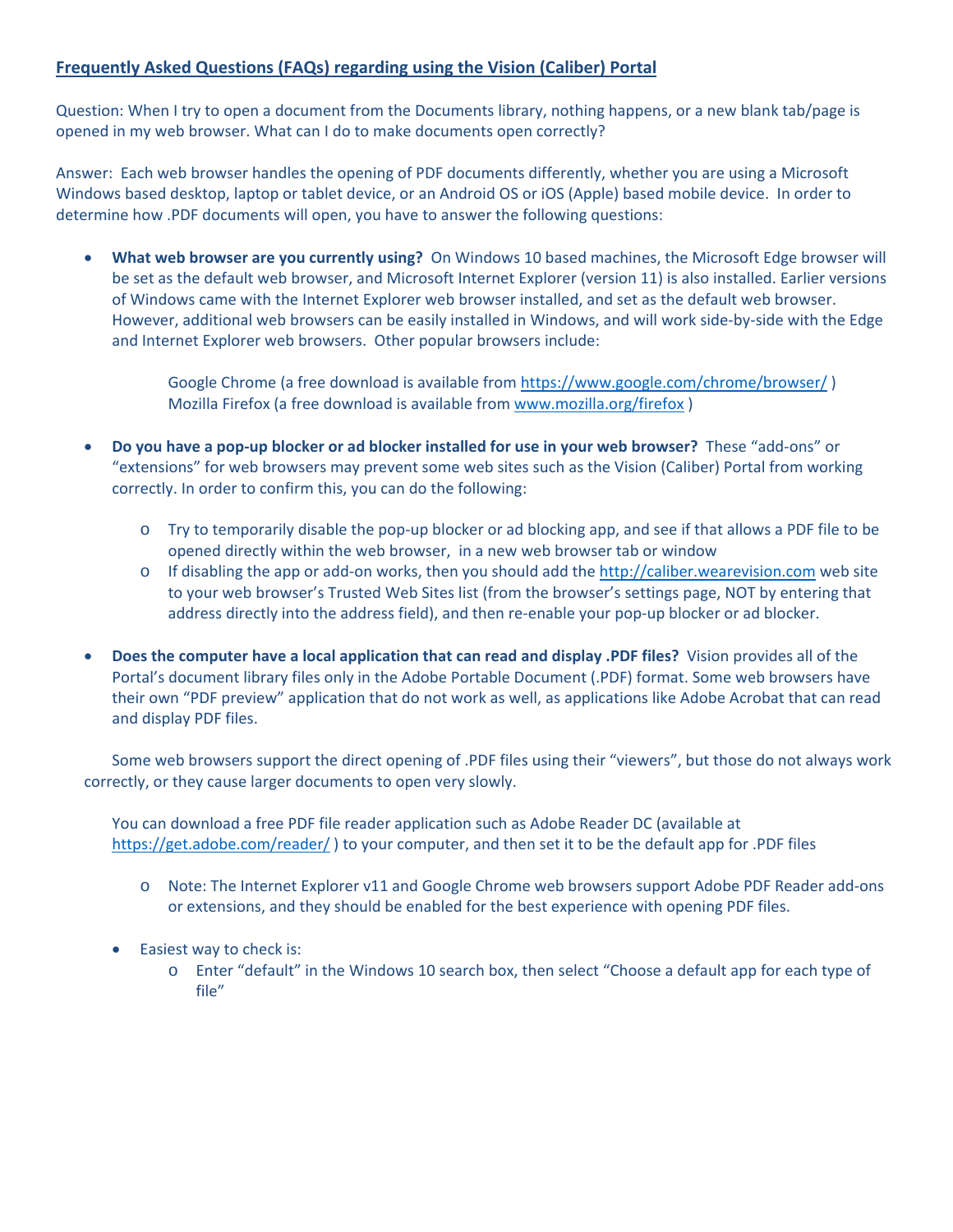

o Scroll down the list of file types (extensions) until you get to the location in the list where .PDF file type is displayed

If Microsoft Edge is displayed, you will need to do the following in the Portal to download and open a PDF file:

o Click on the PDF icon displayed to the right of the document's name:

| <b>Available Documents</b>                          |             |
|-----------------------------------------------------|-------------|
| Document Name                                       | <b>Size</b> |
| GAR 2016.01.26 Nominating Committee Meeting Minutes | 73.8 KB     |
| GAR 2016.02.06 Nominating Committee Meeting Minutes | 78.8 KB     |
| GAR 2016-04-21 Open Minutes                         | 106.9 KB    |
|                                                     |             |

o The Microsoft Edge web browser will need to download the file, and when it is finished, it should display a prompt to the user at the bottom of its window:



 $\circ$  If you choose the Open button, you may be prompted with a "How do you want to open this file?" dialog, where it is recommended that you choose Adobe Acrobat, or Internet Explorer, as the application to open it

In order to make opening PDF files easier, it is recommended that Windows 10 computer users use the Internet Explorer version 11, or Google Chrome web browsers. Those web browsers have add-ons, or native support, to directly open a PDF file. The Edge browser simply doesn't work well with PDF files right now. Users can easily switch to using Internet Explorer v11 by choosing "Open with Internet Explorer" from the Edge browser's menu that displays when you click on the "…" button in the upper right corner of the browser window.

If you use the Firefox browser, it is strongly recommended that install the free Adobe Acrobat Reader and then set Adobe Acrobat to be the application for opening/viewing PDF content from the Settings, Options, Applications dialog.